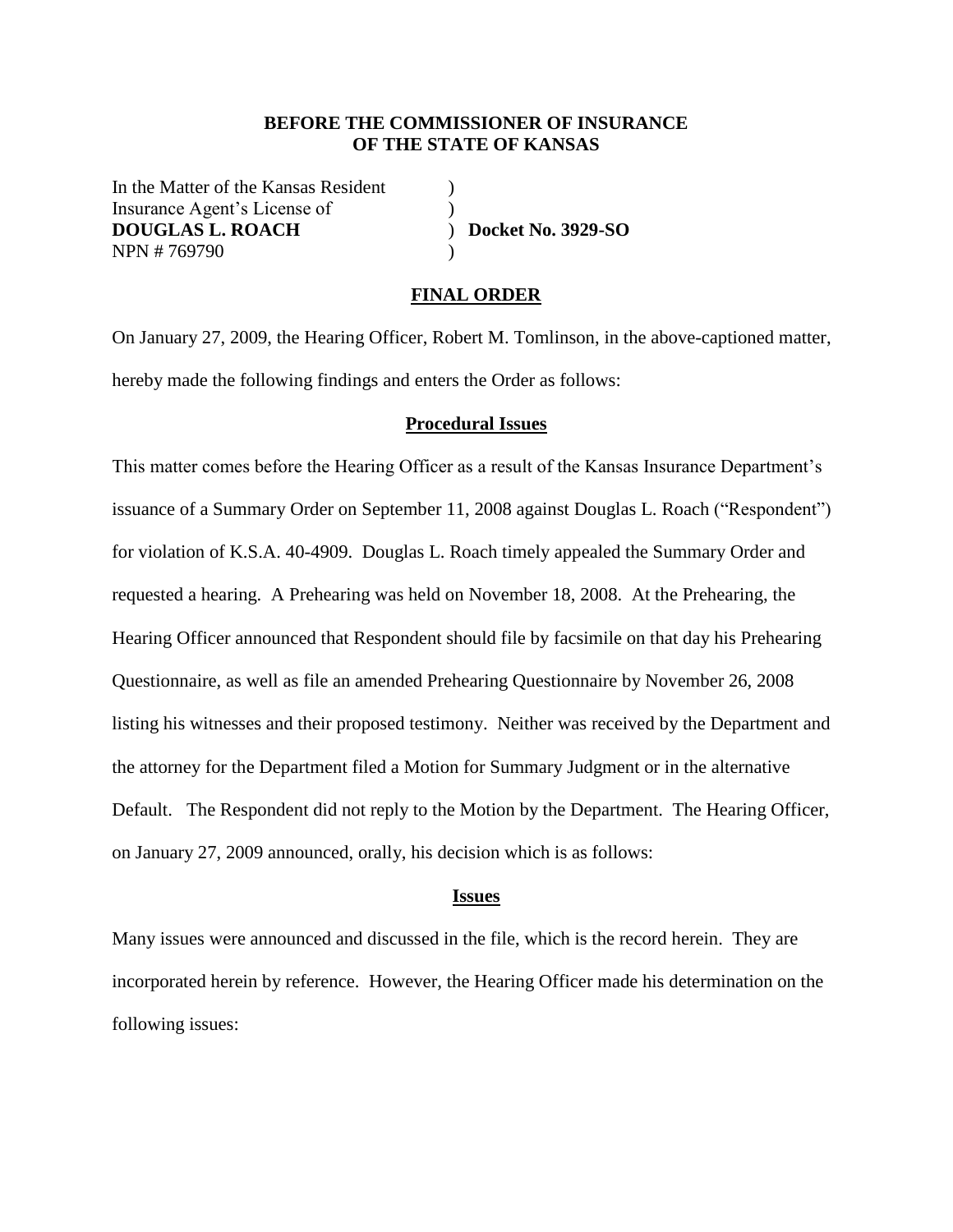- 1. Is the Department entitled to Summary Judgment because the Respondent did not reply to the Motion?
- **2.** Whether Respondent violated K.S.A. 40-4909(b) by showing irresponsibility in his business practices?

### **Decision**

# 1. The Respondent failed to respond to the Motion for Summary Judgment, therefore, the Department is entitled to such Judgment.

Respondent was entitled to, and was given the chance to, participate in all stages of this proceeding. However, the Respondent failed to fulfill the requirements ordered by the Hearing Officer by not fax filing his Prehearing Questionnaire or his Amended Prehearing Questionnaire. A Motion for Summary Judgment must be replied to in order to controvert facts. This was not done by Respondent. Therefore, the facts put forth by the attorney for the Kansas Insurance Department are uncontroverted and may be used to grant Judgment to the Department.

2. Respondent violated K.S.A. 40-4909(b) by being irresponsible in his business practices. Respondent failed to maintain his license to sell insurance in the State of Kansas appropriately. Respondent failed to keep the Insurance Department appraised of his address where he could be reached. Respondent had issues with the Missouri Department of Revenue. This shows to the Hearing Officer a pattern of irresponsibility. Such a pattern is inappropriate for the sale of insurance.

### **Holding**

Because Respondent failed to respond to the proper Motion for Summary Judgment and because he has shown a pattern of irresponsibility in his business practices, his license to sell insurance in the State of Kansas is **REVOKED**. All other issues, holdings, findings and statements in the record are incorporated herein by reference.